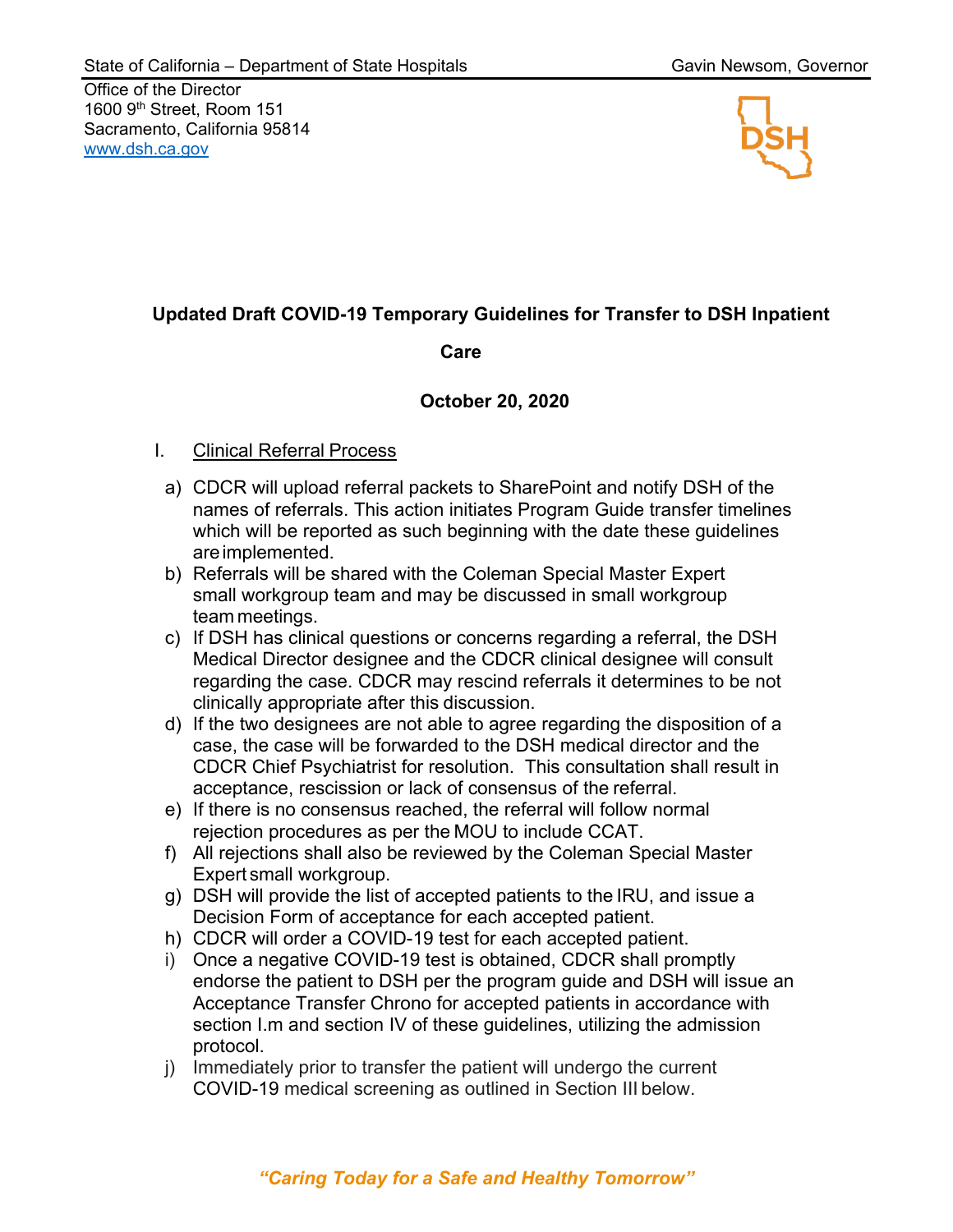- k) The COVID-19 test results, the date of the test, the date of the result, and screening results shall be promptly communicated to the receiving DSH institution's Medical Director prior to transfer.
- l) COVID-19 test results and COVID-19 screening shall be prominently and clearly communicated in the referral packet so that the receiving institution's Medical Director receives this information prior to transfer.
- m) DSH shall follow the newly developed DSH COVID-19 Admission Protocol delineated in Section IV.
- n) For referrals from Closed Institutions the following process shall apply:

DSH will consider transfers from closed institutions where there is adequate public health data demonstrating an acceptably low risk of exposure to the patient. These cases will be discussed in the small workgroup and will require physician contact from the person most knowledgeable at the referring institution to the accepting facility medical director. The discussion will include relevant public health information such as potential exposure to infected employees and/or inmate patients, effects of physical plant on exposure risk, availability and use of PPE, status of serial location-based testing, floating of staff to and from relevant units, etc.

## II. DSH Discharges to CDCR

- a) DSH will send a weekly list of patients who are ready for discharge to CDCR's Inpatient Referral Unit (IRU) and put the COVID screen and discharge packet on SharePoint.
- b) Immediately prior to transfer the patient will undergo the current COVID-19 medical screening as outlined in Section III below and shall be tested forCOVID.
- c) The COVID-19 test results, the date of the test, the date of the result, and screening results shall be promptly communicated to the receiving CDCR institution's Medical Director prior to transfer.
- d) Prior to transport IRU will ensure that the Chief Medical Executive at the receiving facility is notified and prepared to accept the arrival of the patient.
- e) Transport shall be held until the IRU notifies the Classification andParole Representative that the CME has approved transport.
- III. Information to be provided as a part of current COVID-19 pretransfermedical evaluation
	- a) Referring Institution
	- b) Receiving Institution
	- c) Does the patient have a new or worsening cough? [Y/N]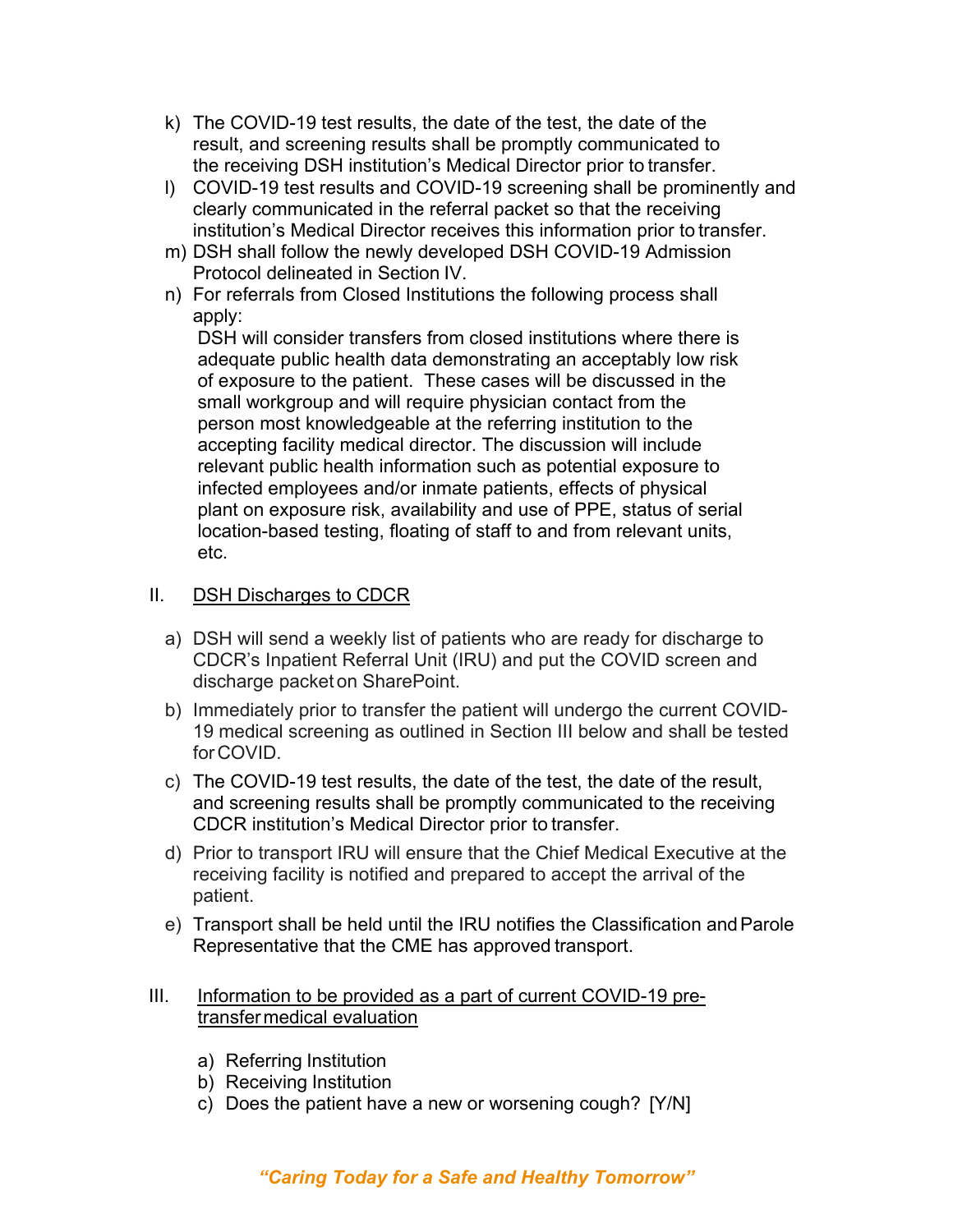- d) Does the patient have a fever (>100 F)? [Y/N]
- e) Is the patient experiencing new or worsening shortness of breath? [Y/N]
- f) Is the patient currently on isolation? [Y/N]
- g) Is the patient currently on quarantine? [Y/N]
- h) Is the patient known to be a contact of a confirmed COVID -19 case? [Y/N]
- i) Include the patient's vitals for the last 14 days as available

### IV. DSH COVID-19 Admission Protocol

All new admissions to DSH will follow the following protocol: